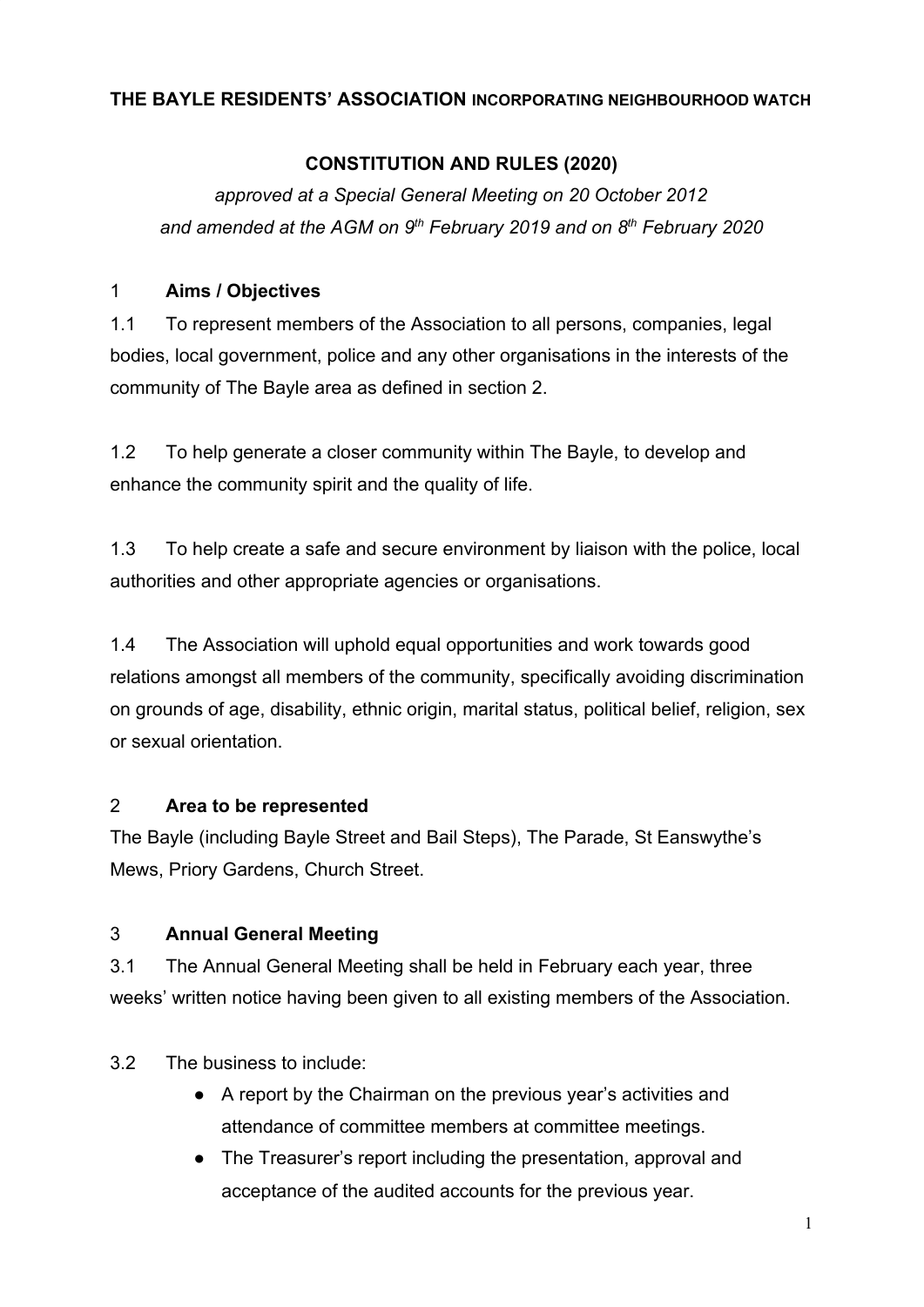- A report by the Neighbourhood Watch Coordinators on any occurrences during the previous year.
- The election of a chairman, secretary, treasurer, either one or two Neighbourhood Watch coordinators and at least two members to serve on the committee for 12 months. Written nominations shall be made by existing paid-up association members on a nomination paper signed by the nominee, the proposer and seconder, who shall also be paid-up members.
- The election of an auditor of accounts.

3.3 The election of committee members shall take place either by a letter to the secretary, in advance of the meeting, or by a show of hands at the meeting. Voting on all other Annual General Meeting business shall only be by show of hands of the individual paid-up members present at the meeting, the chairman having a second or casting vote. Voting members must be aged 18 or over and paid-up members of the **Association** 

#### 4 **The Committee**

4.1 The committee shall meet as appropriate, a quorum being half of the number of members of the committee (any fraction being rounded down).

4.2 The committee shall have the power to act on behalf of the Association in all matters.

4.3 The committee shall have the power to co-opt paid-up members, who shall have full voting rights, to serve on the committee and any group established for a defined purpose.

4.4 In the event of any tied vote, the chairman shall have a second vote.

4.5 The committee shall manage the Association income and expenditure, subject to consultation with members on any proposal for increasing the level of subscriptions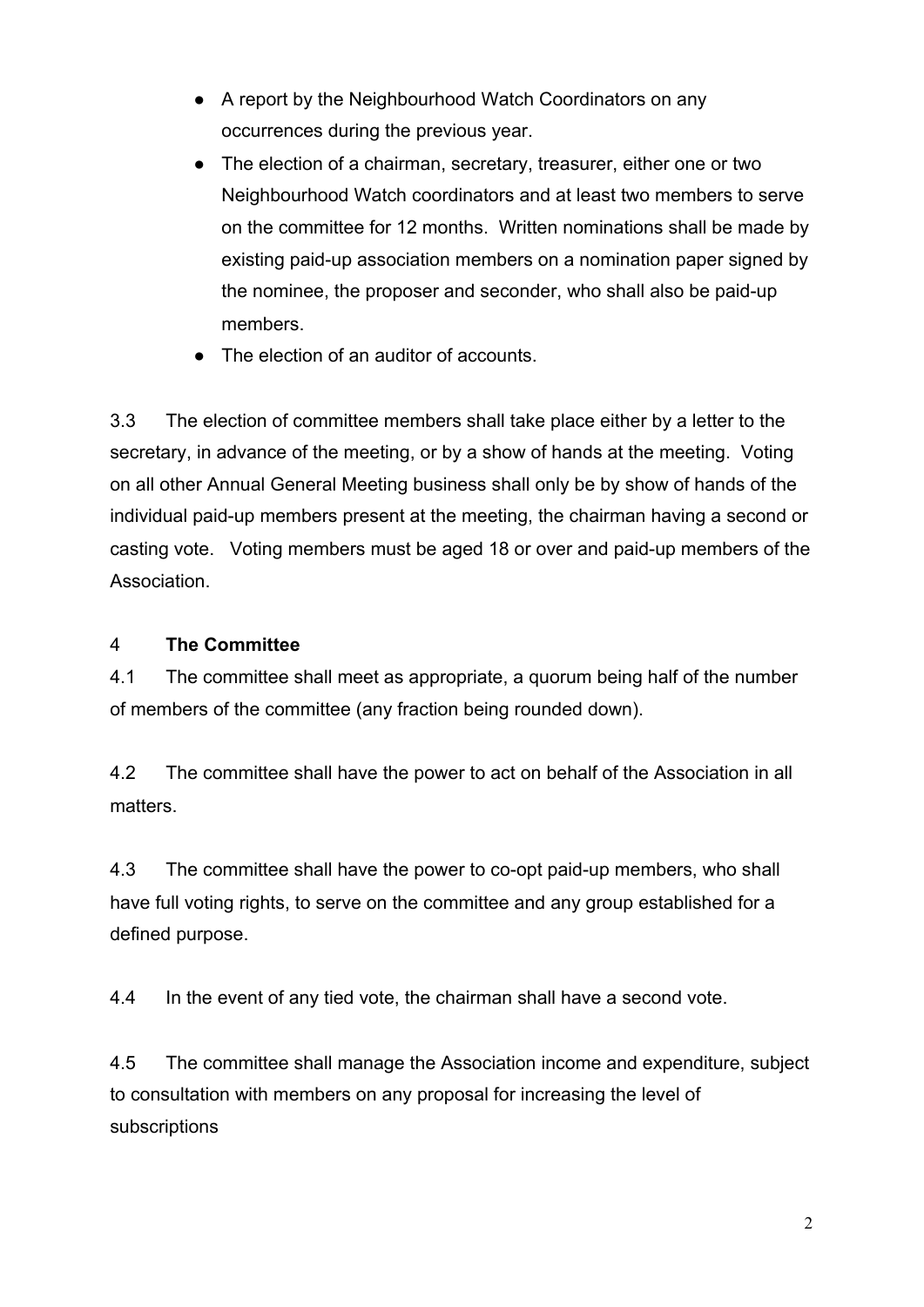## 5 **Special General Meeting**

A Special General Meeting for a specified purpose or purposes shall be held, if requested in writing by five or more paid-up members of the Association and should occur within three weeks of the date of the request.

# 6 **Method of operation**

6.1 Suggestions, proposals, complaints concerning The Bayle area as defined in section 2 may be made by any resident in the area designated in section 2 to any committee member for inclusion in the next committee meeting agenda.

6.2 Written requests should be submitted to the secretary by midday on the day preceding the committee meeting.

6.3 The results of any such request will be relayed to the individual who raised it as soon as possible after the meeting.

6.4 Members of the Association should consult directly with the Neighbourhood Watch Coordinators on security matters within the Bayle area.

6.5 Newsletters will be circulated regularly to all members and include Neighbourhood Watch reports as appropriate. Special alerts, required by the police and other appropriate agencies, will be circulated separately as a matter of urgency.

6.6 Copies of the approved minutes of committee meetings will be made available to paid-up members on request.

# 7 **Banking procedure**

7.1 The Association shall hold its funds, except for petty cash, with a High Street Bank.

7.2 Cheques require two signatures: the treasurer, and either the chairman or secretary.